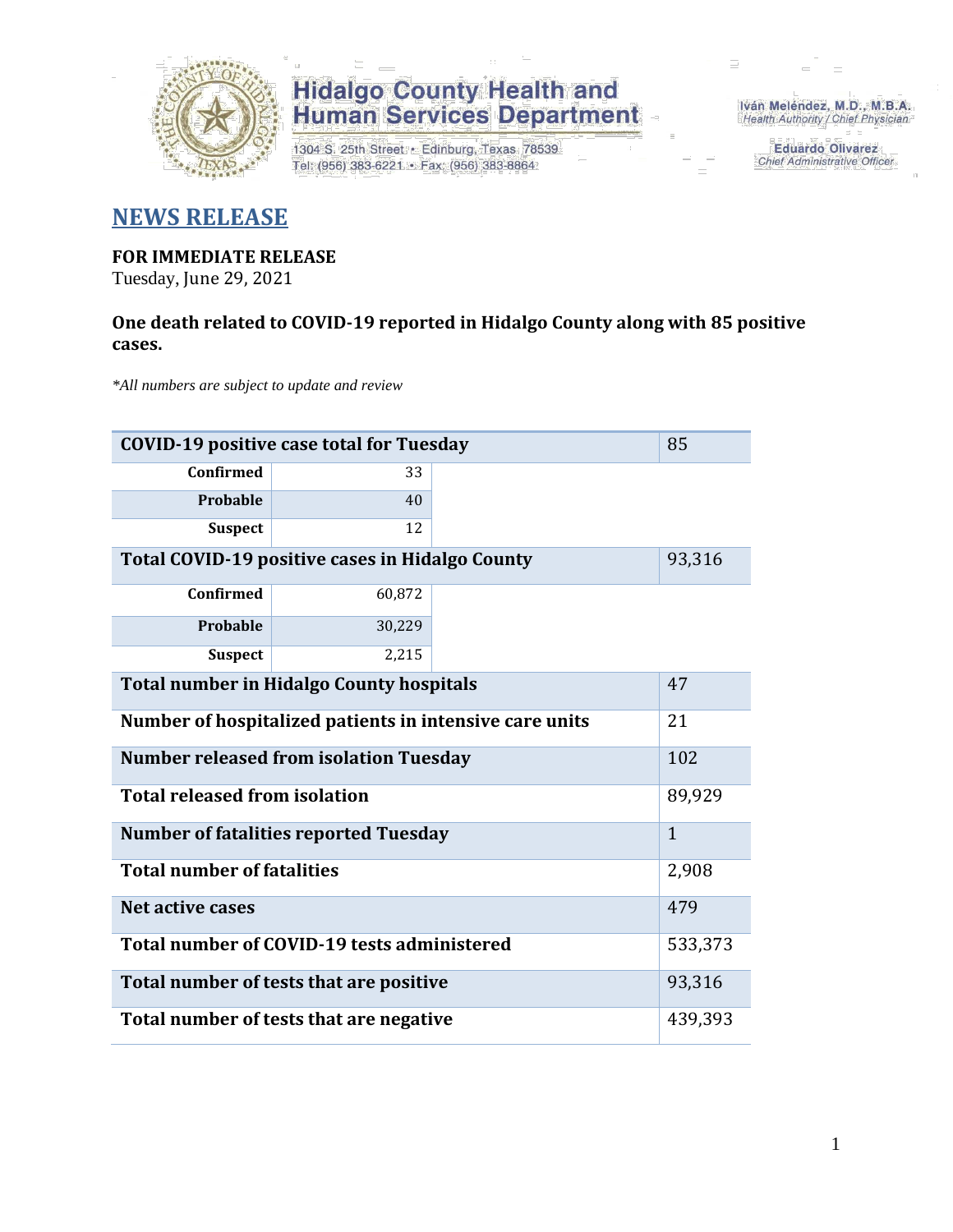

## **Hidalgo County Health and Human Services Department**

1304 S. 25th Street · Edinburg, Texas 78539 Tel: (956) 383-6221 · Fax: (956) 383-8864

Iván Meléndez, M.D., M.B.A. Health Authority / Chief Physician

> **Eduardo Olivarez Chief Administrative Officer**

*Hidalgo County uses the case status definition provided by the Texas Department of State Health Service's 2020 Epi Case Criteria Guide revised November 2020.*

- *1. Confirmed: A person who has tested positive through a molecular or PCR (oral or nasal swabs) test that looks for the presence of the virus's genetic material.*
- *2. Probable: A person who meets presumptive laboratory evidence through detection of COVID-19 by antigen test in a respiratory specimen.*
- *3. Suspect: A person who meets supported laboratory evidence through detection of specific antibodies in serum, plasma, whole body, and no prior history of being confirmed or probable case.*

*For more information of case status definition for COVID-19, please refer to:*

[https://www.dshs.state.tx.us/IDCU/investigation/epi-case-criteria-guide/2020-Epi-Case-Criteria-](https://www.dshs.state.tx.us/IDCU/investigation/epi-case-criteria-guide/2020-Epi-Case-Criteria-Guide.pdf)[Guide.pdf](https://www.dshs.state.tx.us/IDCU/investigation/epi-case-criteria-guide/2020-Epi-Case-Criteria-Guide.pdf)

The death includes:

| Age |       | Gender | City  |  |  |
|-----|-------|--------|-------|--|--|
|     | $70+$ | Male   | Alamo |  |  |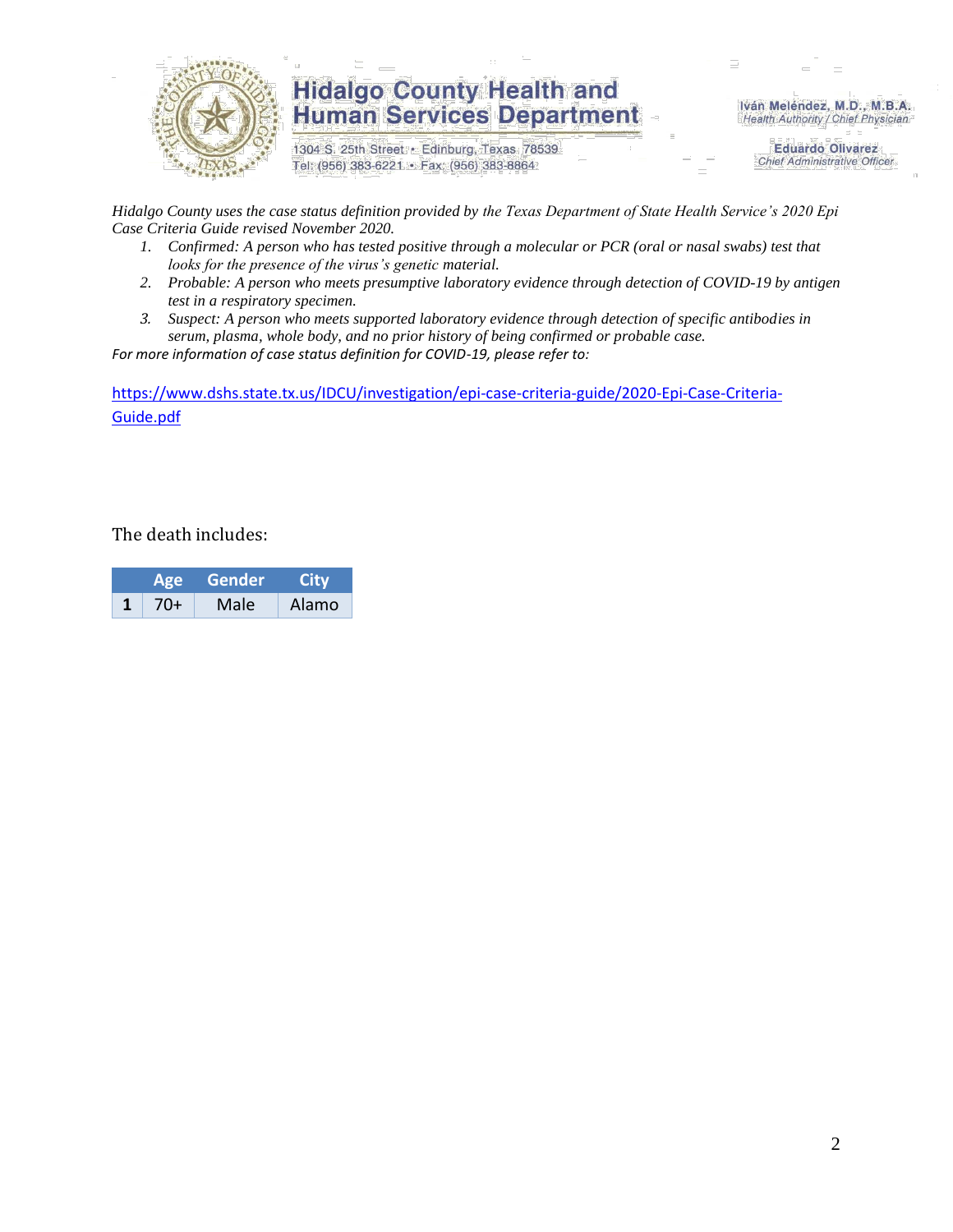

## **Hidalgo County Health and<br>Human Services Department**

1304 S. 25th Street · Edinburg, Texas 78539 Tel: (956) 383-6221 · Fax: (956) 383-8864

Iván Meléndez, M.D., M.B.A.<br>Health Authority / Chief Physician

**Eduardo Olivarez** Chief Administrative Officer

#### Tuesday, June 29, 2021 positive cases include:

|                         | <b>Age Range</b> | Gender                                                                                                     | <b>City</b> |    | <b>Age Range</b> | Gender                                                                                                     | <b>City</b> |
|-------------------------|------------------|------------------------------------------------------------------------------------------------------------|-------------|----|------------------|------------------------------------------------------------------------------------------------------------|-------------|
| $\mathbf{1}$            | $0 - 19$         | M                                                                                                          | Alamo       | 44 | 30 <sub>s</sub>  | M                                                                                                          | McAllen     |
| 2                       | $0 - 19$         | F                                                                                                          | Alton       | 45 | 30 <sub>s</sub>  | M                                                                                                          | McAllen     |
| 3                       | $0 - 19$         | $\mathsf{M}% _{T}=\mathsf{M}_{T}\!\left( a,b\right) ,\ \mathsf{M}_{T}=\mathsf{M}_{T}\!\left( a,b\right) ,$ | Alton       | 46 | 60s              | F                                                                                                          | McAllen     |
| 4                       | $0 - 19$         | M                                                                                                          | Alton       | 47 | $70+$            | F                                                                                                          | McAllen     |
| 5                       | $0 - 19$         | F                                                                                                          | Alton       | 48 | $0 - 19$         | M                                                                                                          | Mercedes    |
| 6                       | $0 - 19$         | M                                                                                                          | Donna       | 49 | $0 - 19$         | M                                                                                                          | Mercedes    |
| $\overline{\mathbf{z}}$ | $0 - 19$         | F                                                                                                          | Donna       | 50 | $0 - 19$         | M                                                                                                          | Mercedes    |
| 8                       | $0 - 19$         | F                                                                                                          | Donna       | 51 | $0 - 19$         | F                                                                                                          | Mercedes    |
| 9                       | $0 - 19$         | M                                                                                                          | Donna       | 52 | 30 <sub>s</sub>  | F                                                                                                          | Mercedes    |
| 10                      | $0 - 19$         | F                                                                                                          | Donna       | 53 | 40s              | F                                                                                                          | Mercedes    |
| 11                      | $0 - 19$         | M                                                                                                          | Donna       | 54 | $0 - 19$         | $\mathsf F$                                                                                                | Mission     |
| 12                      | $0 - 19$         | F                                                                                                          | Donna       | 55 | $0 - 19$         | F                                                                                                          | Mission     |
| 13                      | $0 - 19$         | F                                                                                                          | Donna       | 56 | $0 - 19$         | F                                                                                                          | Mission     |
| 14                      | $0 - 19$         | M                                                                                                          | Donna       | 57 | $0 - 19$         | M                                                                                                          | Mission     |
| 15                      | 30s              | F                                                                                                          | Donna       | 58 | $0 - 19$         | $\mathsf F$                                                                                                | Mission     |
| 16                      | 30s              | F                                                                                                          | Donna       | 59 | $0 - 19$         | M                                                                                                          | Mission     |
| 17                      | 30s              | M                                                                                                          | Donna       | 60 | 20s              | M                                                                                                          | Mission     |
| 18                      | $70+$            | F                                                                                                          | Donna       | 61 | 30 <sub>s</sub>  | M                                                                                                          | Mission     |
| 19                      | $0 - 19$         | F                                                                                                          | Edinburg    | 62 | 40s              | $\mathsf{M}% _{T}=\mathsf{M}_{T}\!\left( a,b\right) ,\ \mathsf{M}_{T}=\mathsf{M}_{T}\!\left( a,b\right) ,$ | Mission     |
| 20                      | $0 - 19$         | M                                                                                                          | Edinburg    | 63 | 60s              | $\mathsf F$                                                                                                | Mission     |
| 21                      | $0 - 19$         | F                                                                                                          | Edinburg    | 64 | $0 - 19$         | $\mathsf{M}% _{T}=\mathsf{M}_{T}\!\left( a,b\right) ,\ \mathsf{M}_{T}=\mathsf{M}_{T}\!\left( a,b\right) ,$ | Pharr       |
| 22                      | $0 - 19$         | F                                                                                                          | Edinburg    | 65 | $0 - 19$         | M                                                                                                          | Pharr       |
| 23                      | $0 - 19$         | F                                                                                                          | Edinburg    | 66 | $0 - 19$         | M                                                                                                          | Pharr       |
| 24                      | $0 - 19$         | F                                                                                                          | Edinburg    | 67 | $0 - 19$         | F                                                                                                          | Pharr       |
| 25                      | 20s              | ${\sf M}$                                                                                                  | Edinburg    | 68 | 20s              | F                                                                                                          | Pharr       |
| 26                      | 20s              | F                                                                                                          | Edinburg    | 69 | 40s              | M                                                                                                          | Pharr       |
| 27                      | 20s              | M                                                                                                          | Edinburg    | 70 | 50s              | F                                                                                                          | Pharr       |
| 28                      | 30s              | М                                                                                                          | Edinburg    | 71 | 60s              | F                                                                                                          | Pharr       |
| 29                      | 40s              | ${\sf M}$                                                                                                  | Edinburg    | 72 | 60s              | F                                                                                                          | Pharr       |
| 30                      | 50s              | M                                                                                                          | Edinburg    | 73 | $0 - 19$         | M                                                                                                          | San Juan    |
| 31                      | $0 - 19$         | F                                                                                                          | Hidalgo     | 74 | 20s              | $\mathsf{M}% _{T}=\mathsf{M}_{T}\!\left( a,b\right) ,\ \mathsf{M}_{T}=\mathsf{M}_{T}\!\left( a,b\right) ,$ | San Juan    |
| 32                      | $0 - 19$         | F                                                                                                          | Hidalgo     | 75 | 50s              | F                                                                                                          | San Juan    |
| 33                      | $0 - 19$         | F                                                                                                          | McAllen     | 76 | $0 - 19$         | F                                                                                                          | Undisclosed |
| 34                      | $0 - 19$         | M                                                                                                          | McAllen     | 77 | $0 - 19$         | F                                                                                                          | Weslaco     |